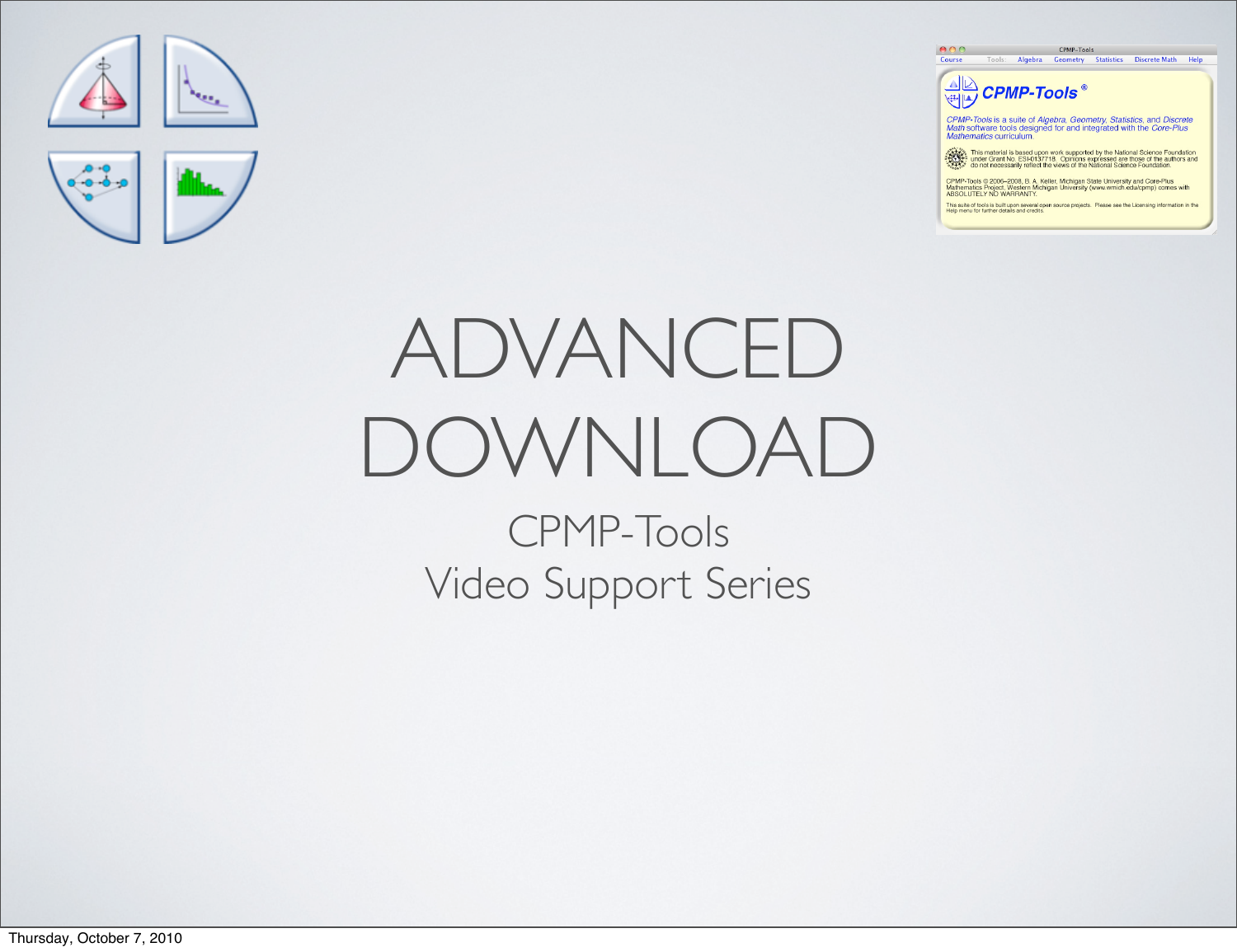



.<br>This material is based upon work supported by the National Science Foundation<br>under Grant No. ESI-0137718. Opinions expressed are those of the authors and<br>do not necessarily reflect the views of the National Science Fou

CPMP-Tools © 2006-2008, B. A. Keller, Michigan State University and Core-Plus<br>Mathematics Project, Western Michigan University (www.wmich.edu/cpmp) comes with<br>ABSOLUTELY NO WARRANTY.

This suite of tools is built upon several open source projects. Please see the Licensing information in the Help menu for further details and credits.

- Comprised of two files:
	- . INLP "Launcher" file
	- .JAR "Application" file
- If only using the .JAR file, you will not be able to OPEN, SAVE, or PRINT and will not automatically update software.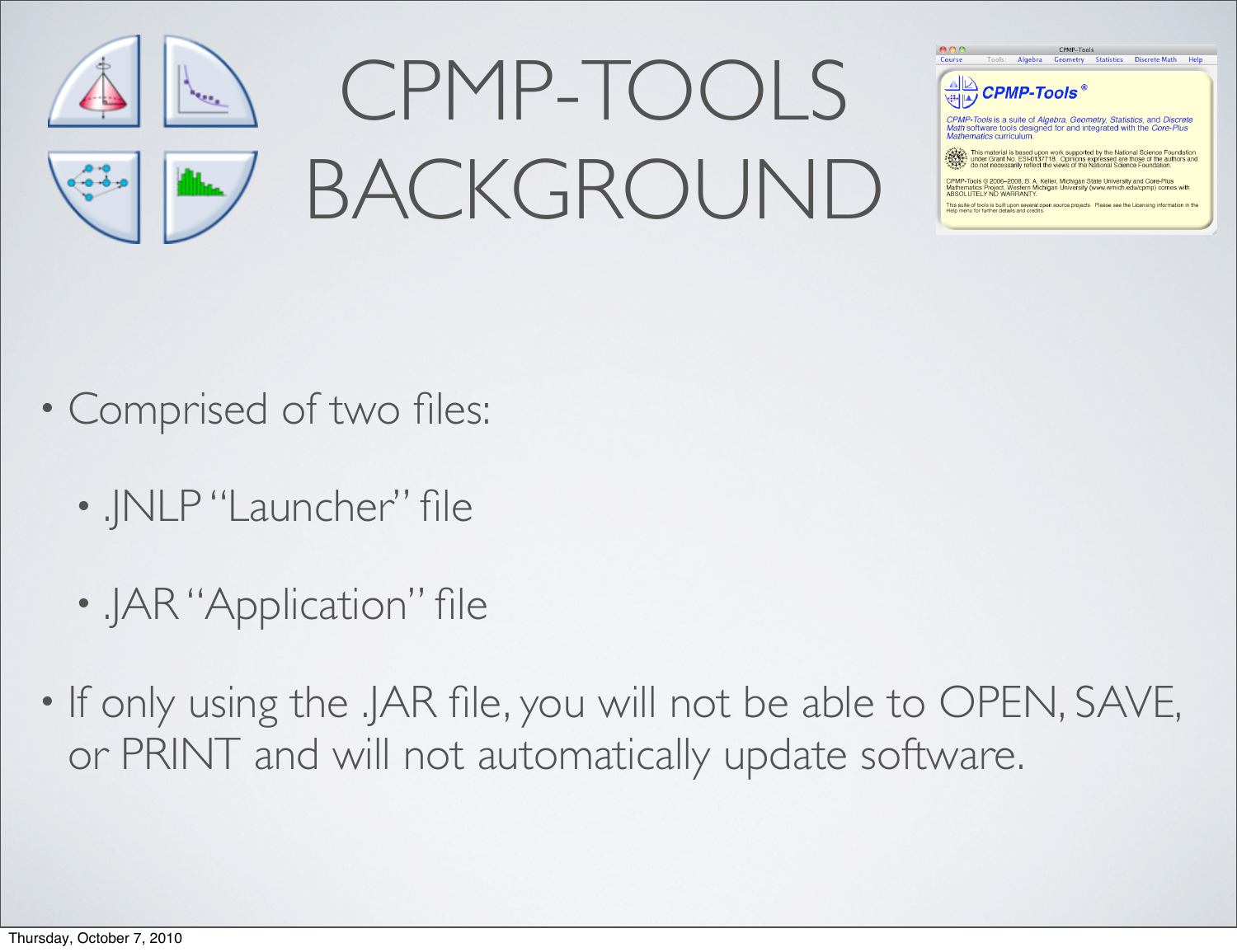

OPTION 1- .JAR



CPMP-Tools is a suite of Algebra, Geometry, Statistics, and Discrete<br>Math software tools designed for and integrated with the Core-Plus

.<br>bols © 2006–2008, B. A. Keller, Michigan State University and Core-Plus<br>ttics Project, Western Michigan University (www.wmich.edu/cpmp) come

This suite of tools is built upon several open source projects. Please see the Licer

- [www.wmich.edu/cpmp/CPMP-Tools/CPMP-Tools\\_signed.jar](http://www.wmich.edu/cpmp/CPMP-Tools/CPMP-Tools_signed.jar)
- Note: No opening, printing, or saving files, and no automatic updates with only using this file.
- If "main class" cannot be found...
	- Windows: Start > Run > "cmd" > [locate .JAR file] > "dir" to see directory and "cd Directory" to change directory > "java -jar CPMP-Tools\_signed.jar"
	- Mac: Terminal application > Navigate to directory of .JAR > "Is" to list current directory and "cd Directory" to change indicated directory.